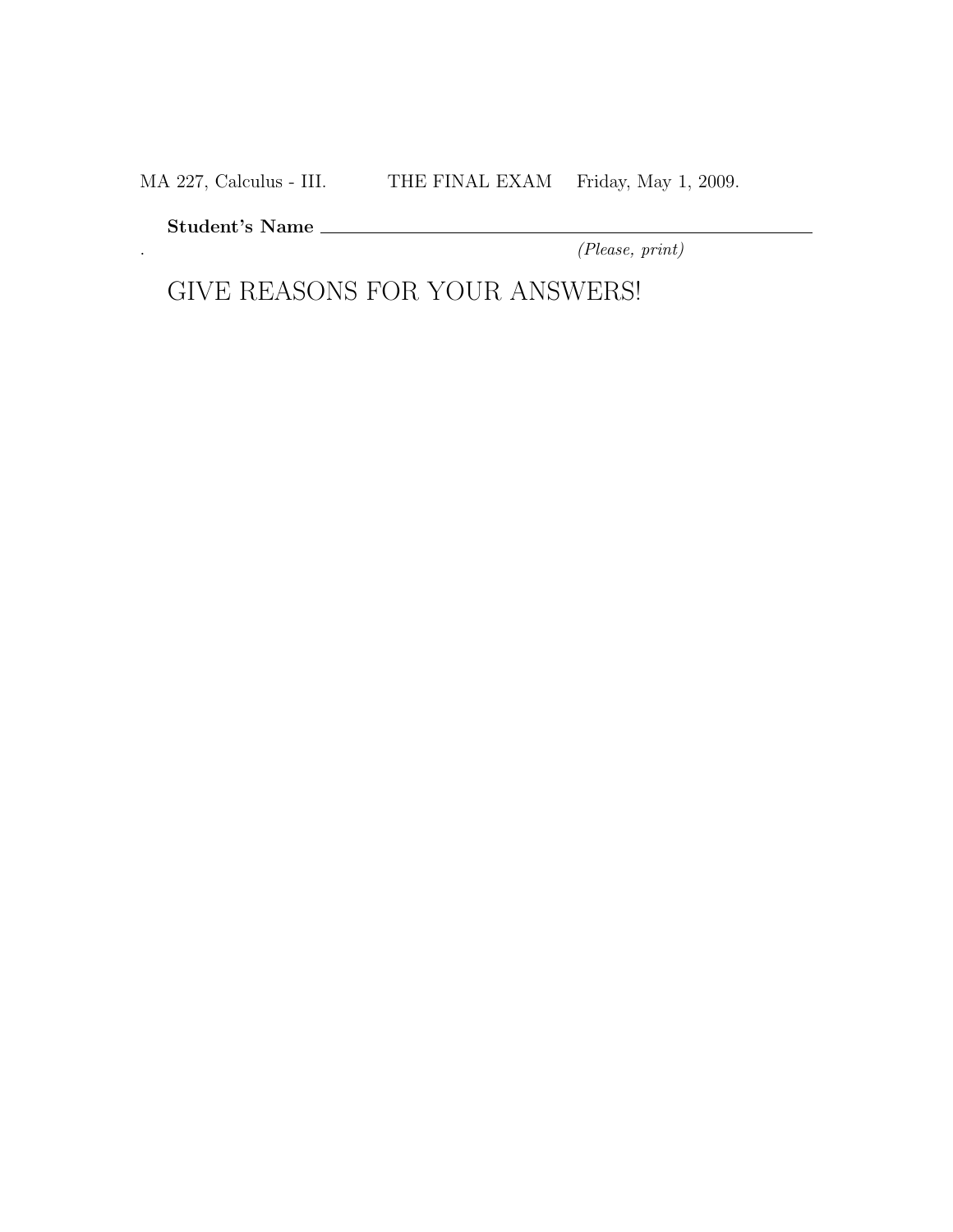## CODE:

I.  $(6\%)$  Find the length of the curve:

$$
\vec{r}(t) = (4\sin t, 3t, 4\cos t), -10 \le t \le 10.
$$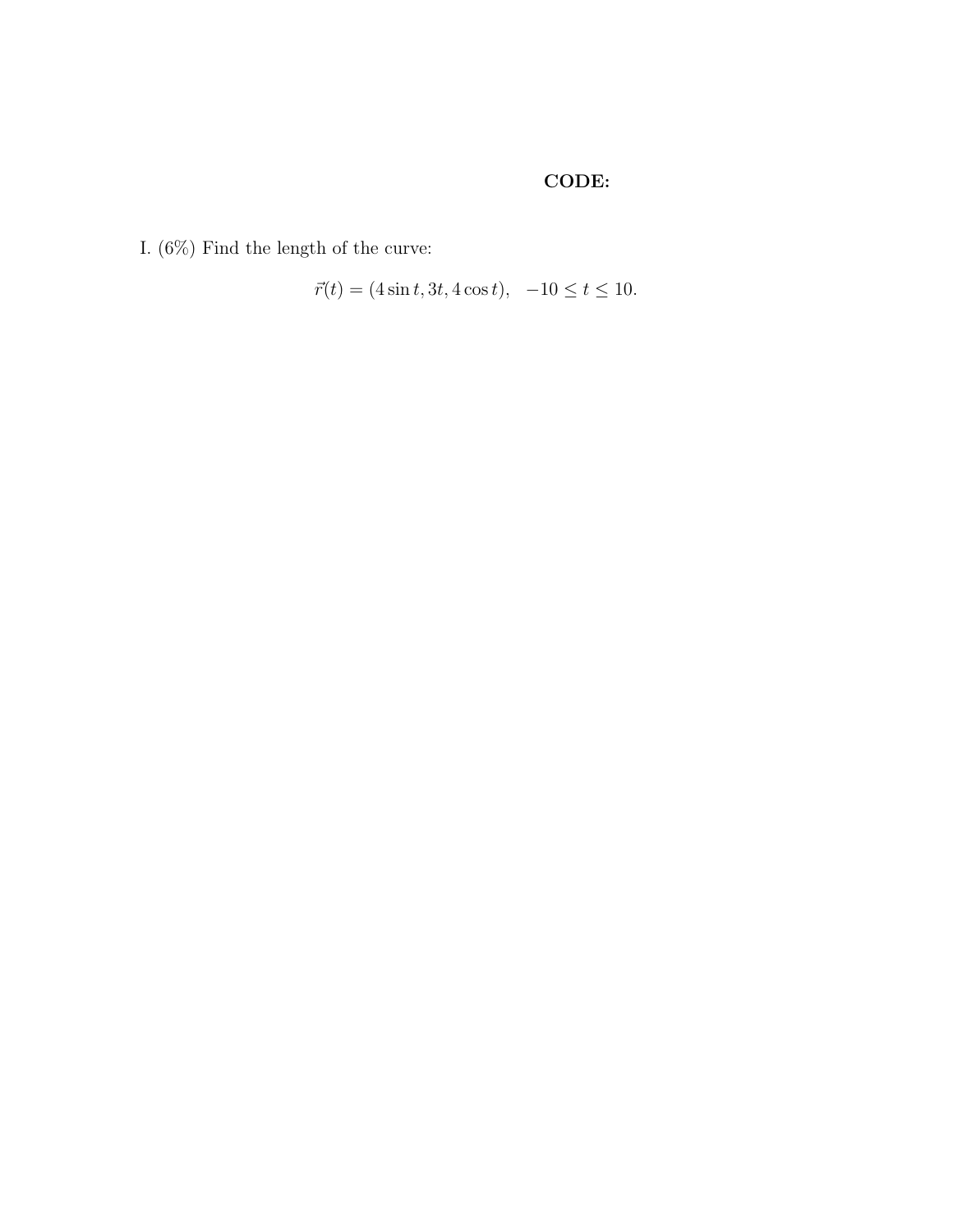II. (4%+6%) The position function of a particle is given by the formula  $\vec{r}(t)$  =  $(t, t^2, 3t).$ 

a) Find the velocity, acceleration and the speed of the particle.

b) Find tangential and normal components of the acceleration vector.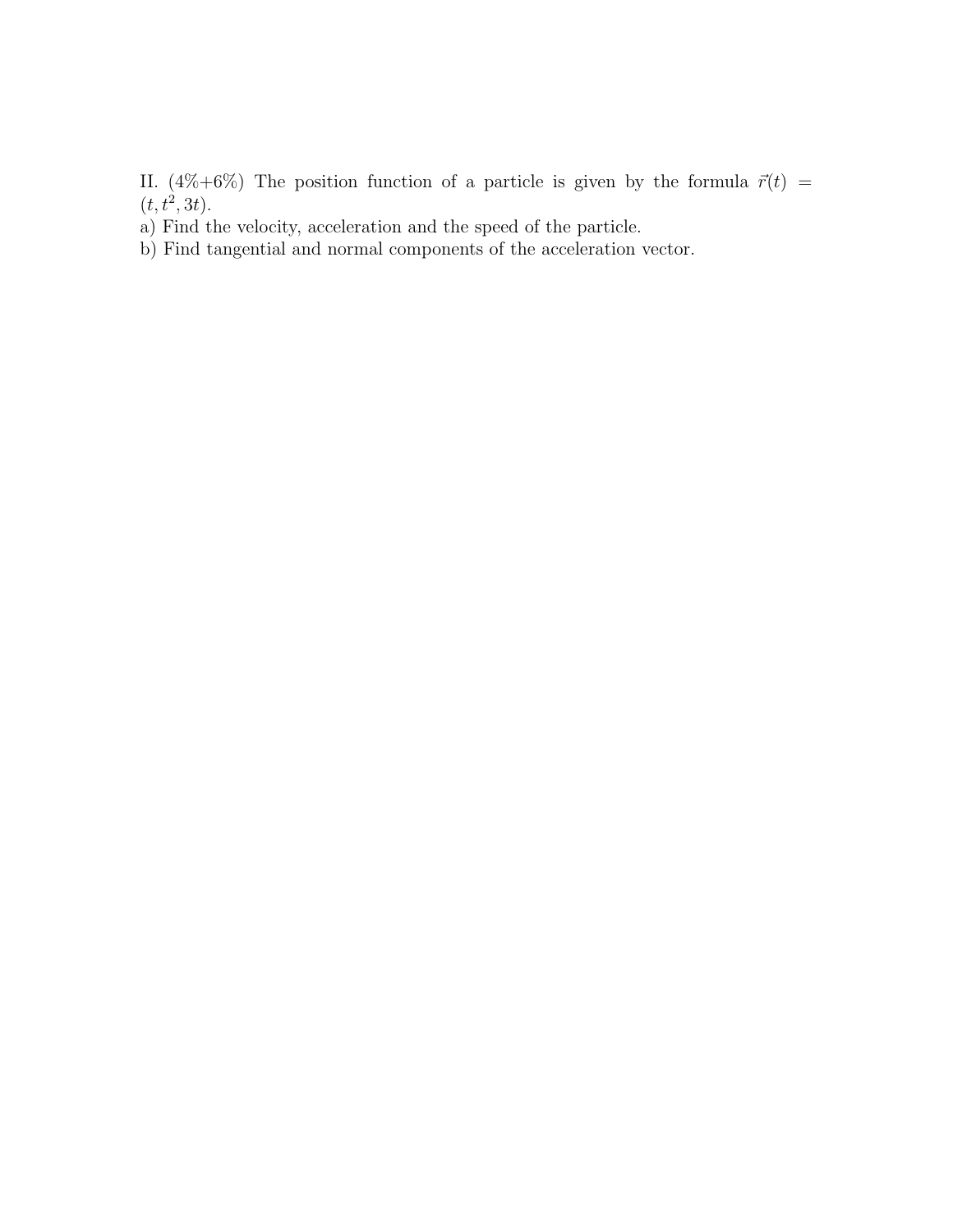## III.  $(6\% + 9\%)$

a) Find the curvature of the curve  $\vec{r}(t) = (t^2, \frac{2}{3})$  $\frac{2}{3}t^3$ , t) at the point  $(1, \frac{2}{3})$  $\frac{2}{3}, 1$ ).

b) Find vectors  $\vec{T}, \vec{N}, \vec{B}$  for this curve at the given point.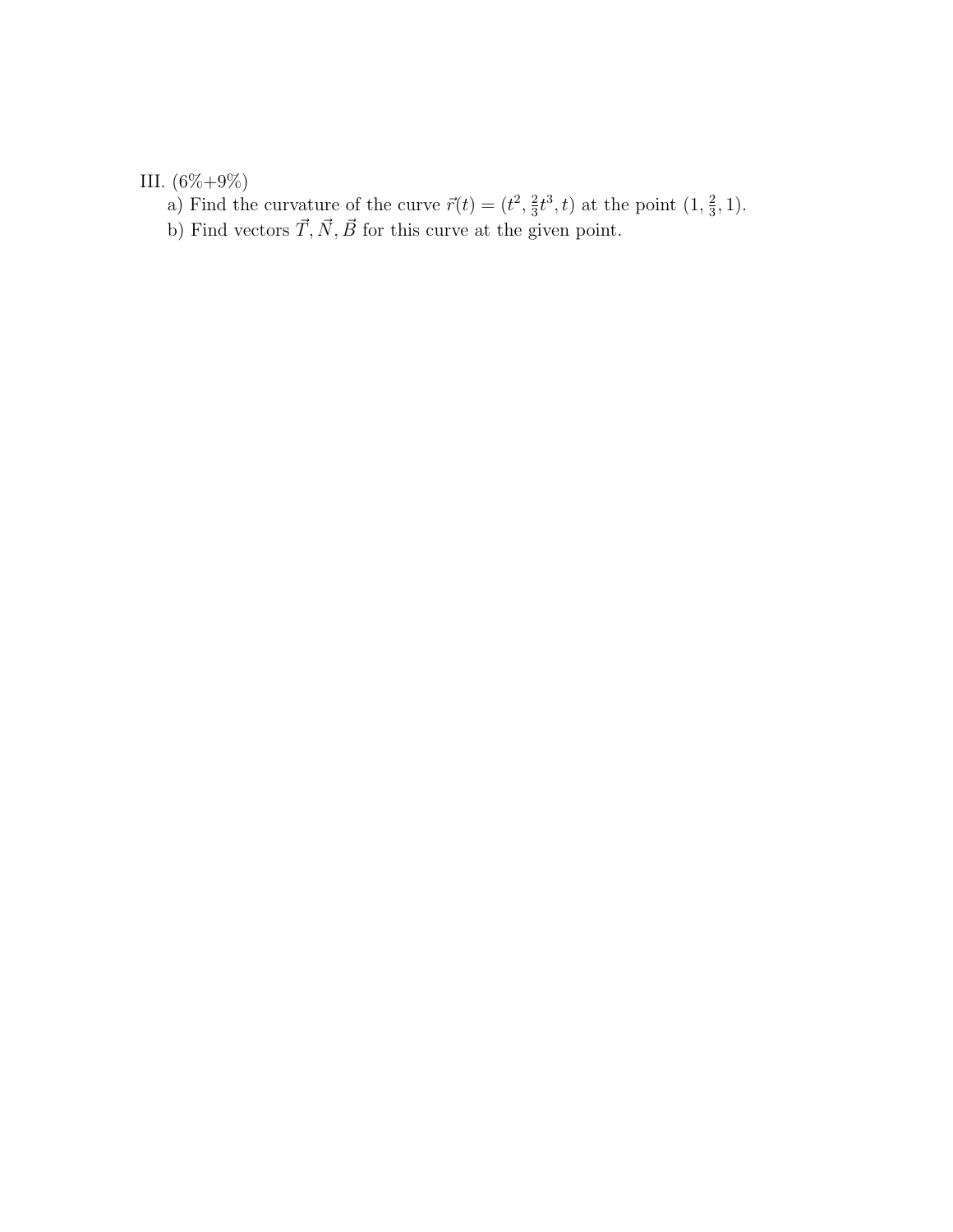IV. (4%+4%)

a) Find the equation of the tangent plane to the surface  $z = x^3 + y^2 - 4xy$  at the point (2, 1, 1).

b) Find the linearization of the function  $f(x, y) = x^3 + y^2 - 4xy$  at the point  $(2, 1)$ . Use the linearization to calculate  $f(2.001, 0.098)$ .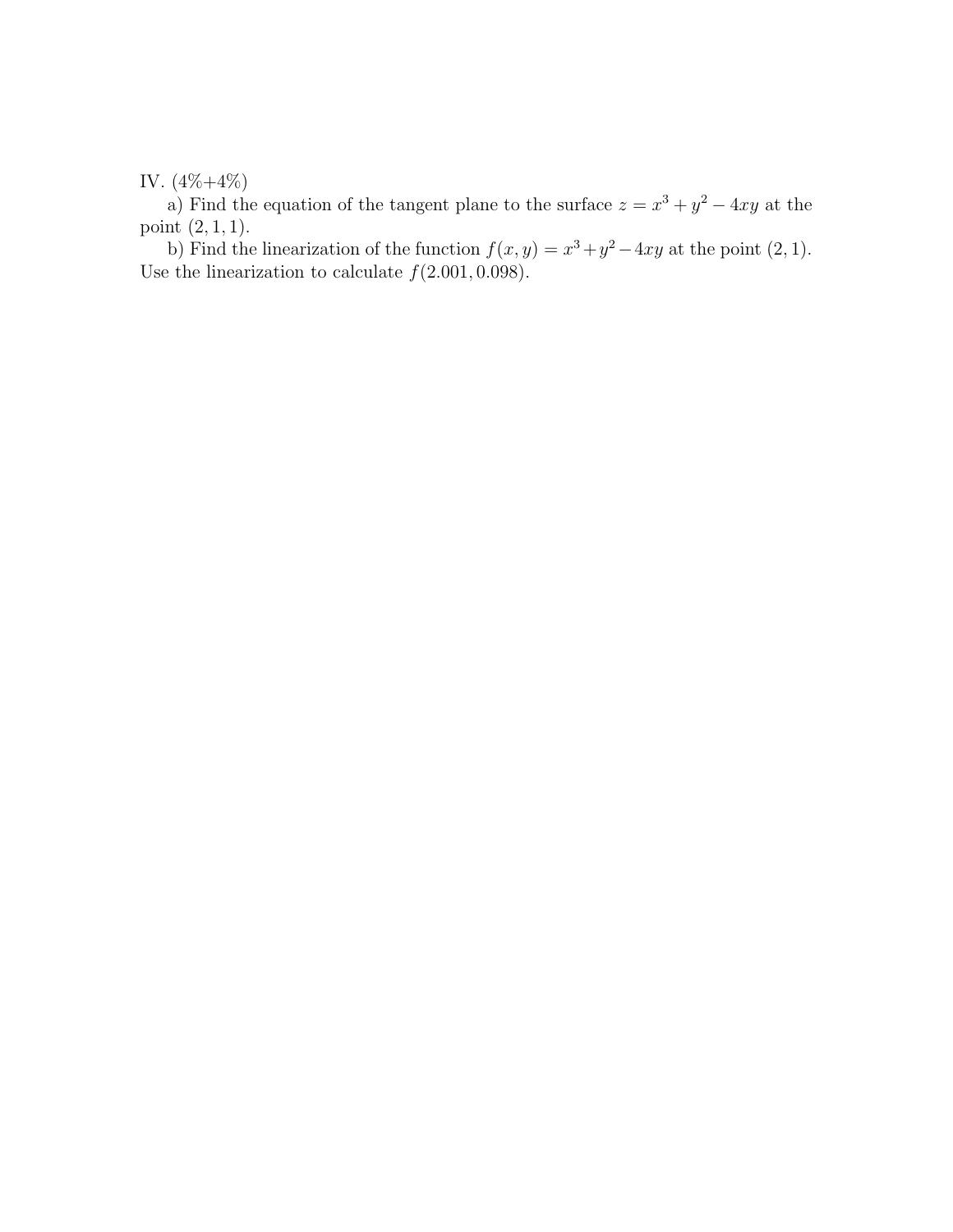V (6%) Use the chain rule to find  $\frac{\partial u}{\partial t}$ ,  $\frac{\partial u}{\partial s}$ :

$$
u(x, y, z) = xyz,
$$
  

$$
x = s2t, y = est, z = t2.
$$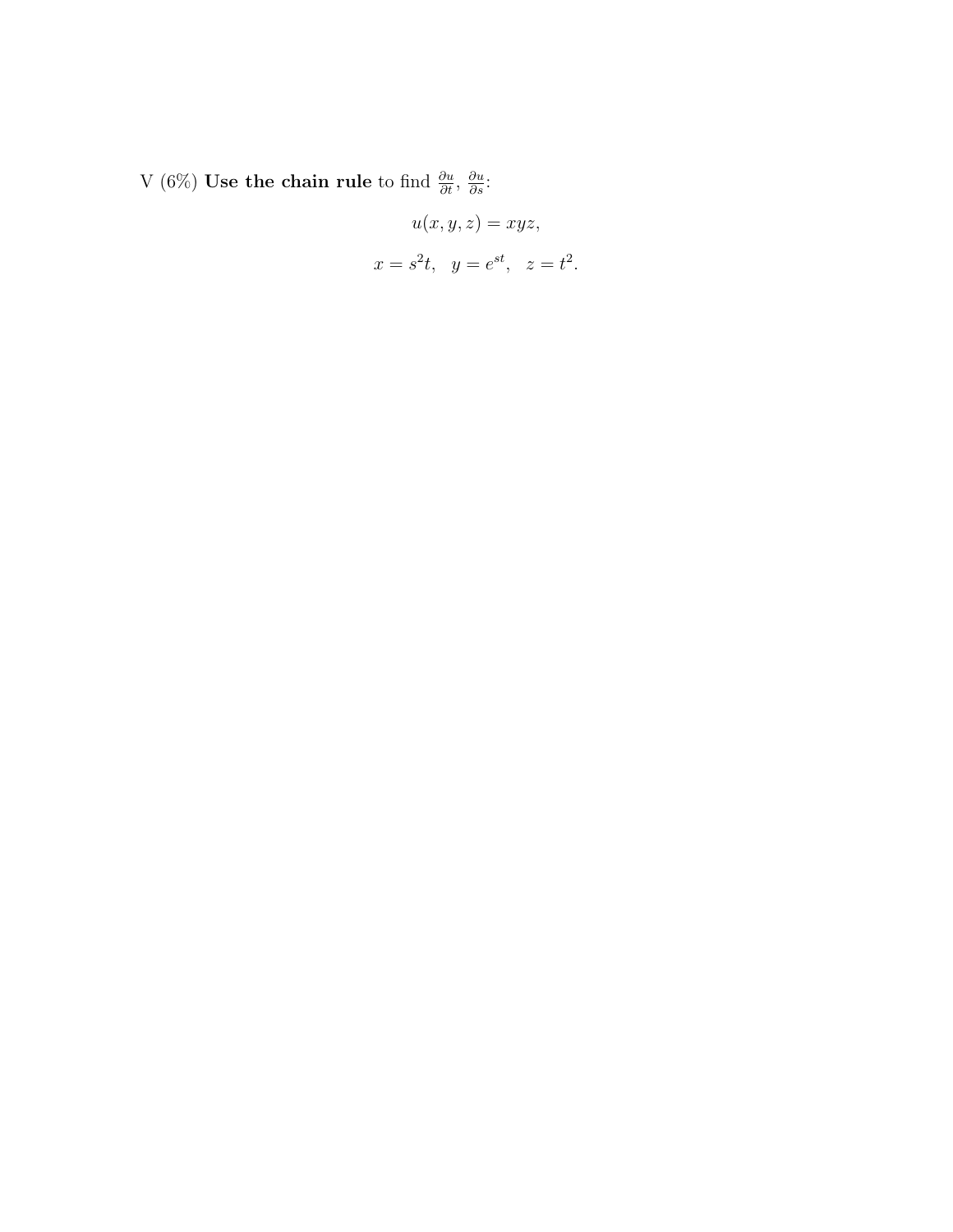VI. (4%+6%)

a) Find the gradient of the function  $f(x, y, z) = x^2y + z^3$  at the point  $P(1, -2, 1)$ .

b) Find the derivative of this function in the direction of the vector  $\vec{u} = \frac{1}{\sqrt{2}}$  $\frac{1}{3}(1,-1,1)$ at the same point P.

VII (6%) Find the maximum value of the directional derivative of the function

$$
f(x, y, z) = y + \frac{x}{z},
$$

at the point  $(3, 4, -1)$  and the direction in which it occurs.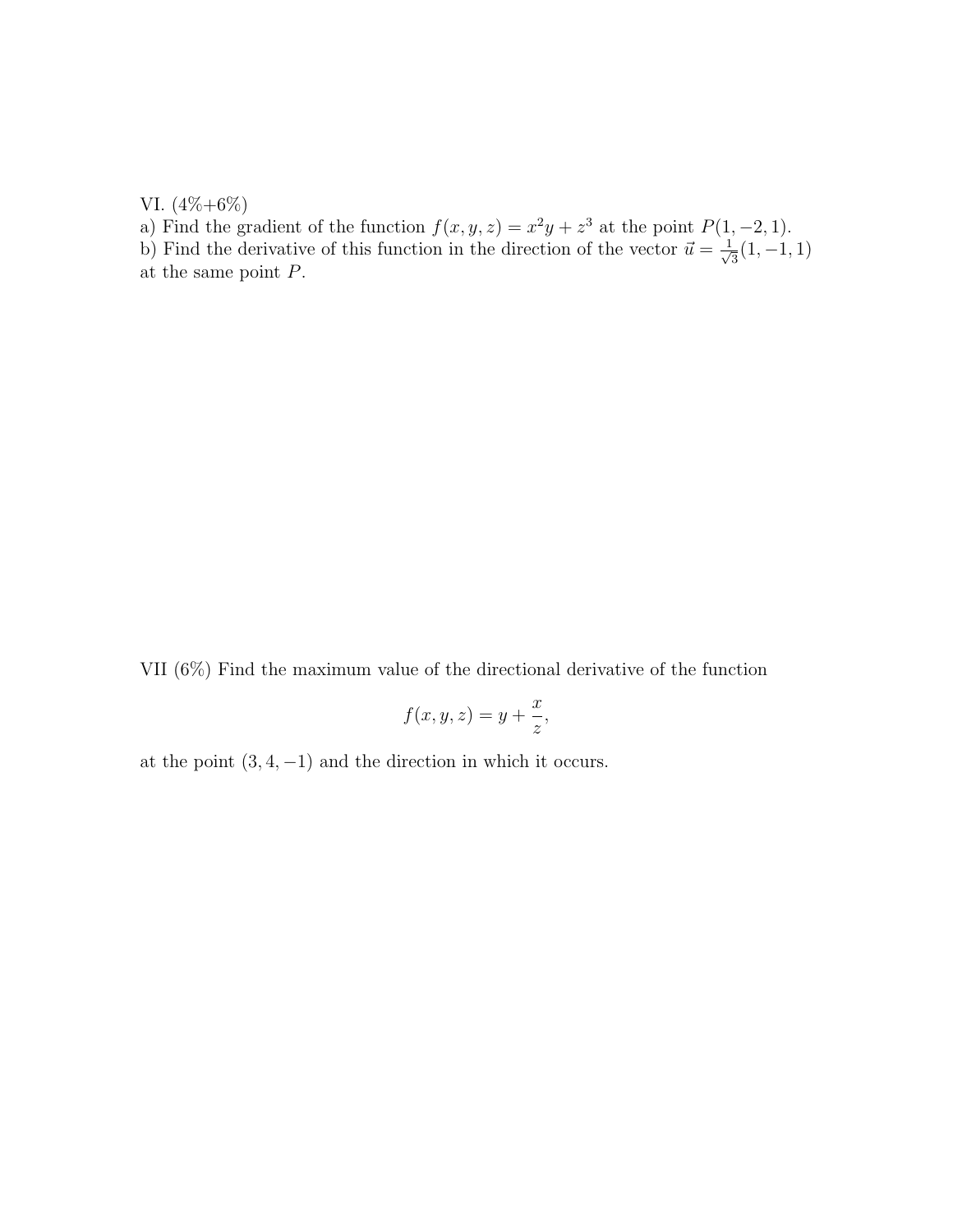VIII. (6%) Find local maxima (if any), local minima (if any) and saddle points (if any) of the function:

$$
f(x,y) = x^3 - 6xy + 8y^3.
$$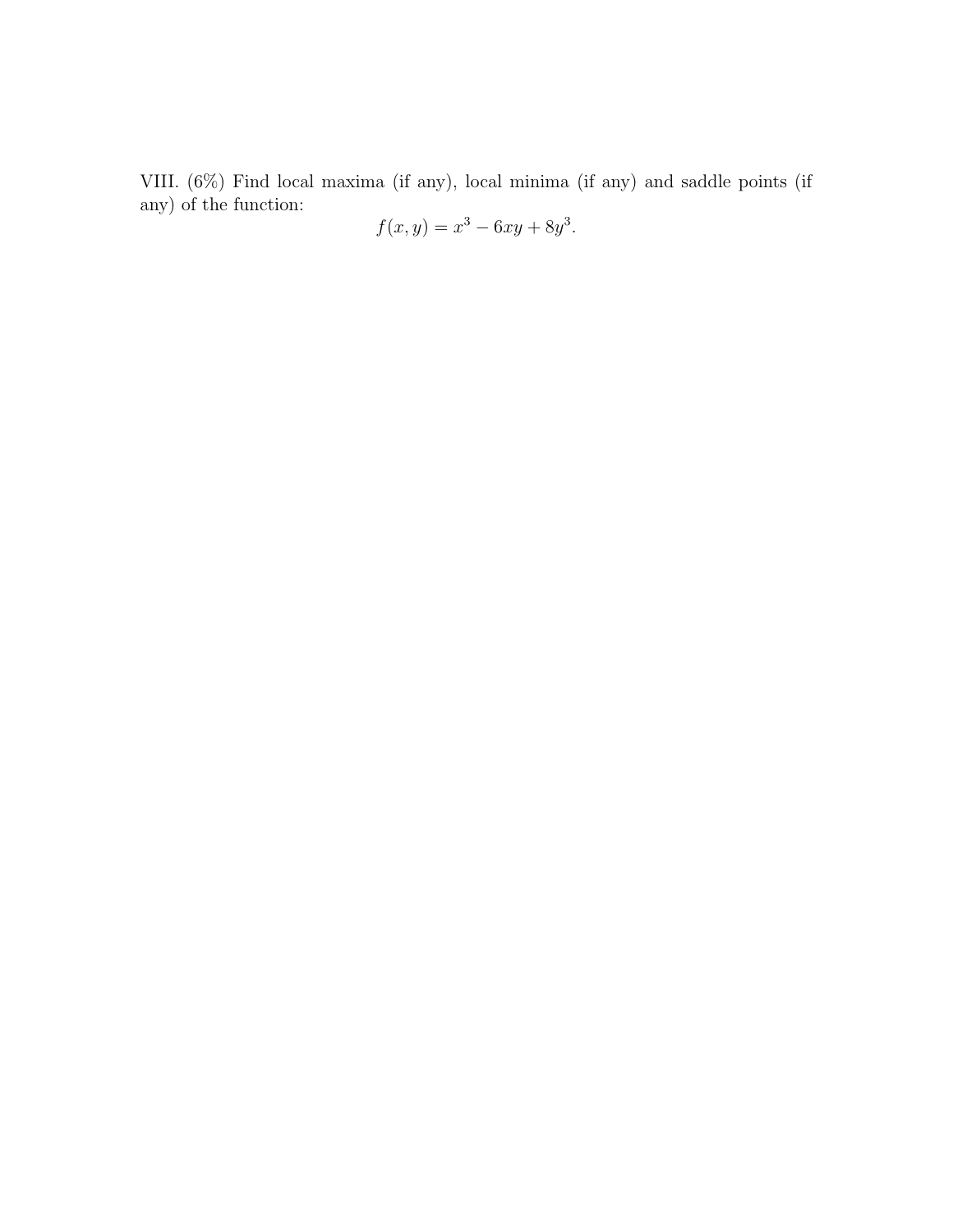IX. $(7\%)$  Find

$$
\int_D \int (y+x)dA,
$$

where  $D$  is a triangle region with vertices  $(0,0)$ ,  $(2,0)$ ,  $(1,1)$ .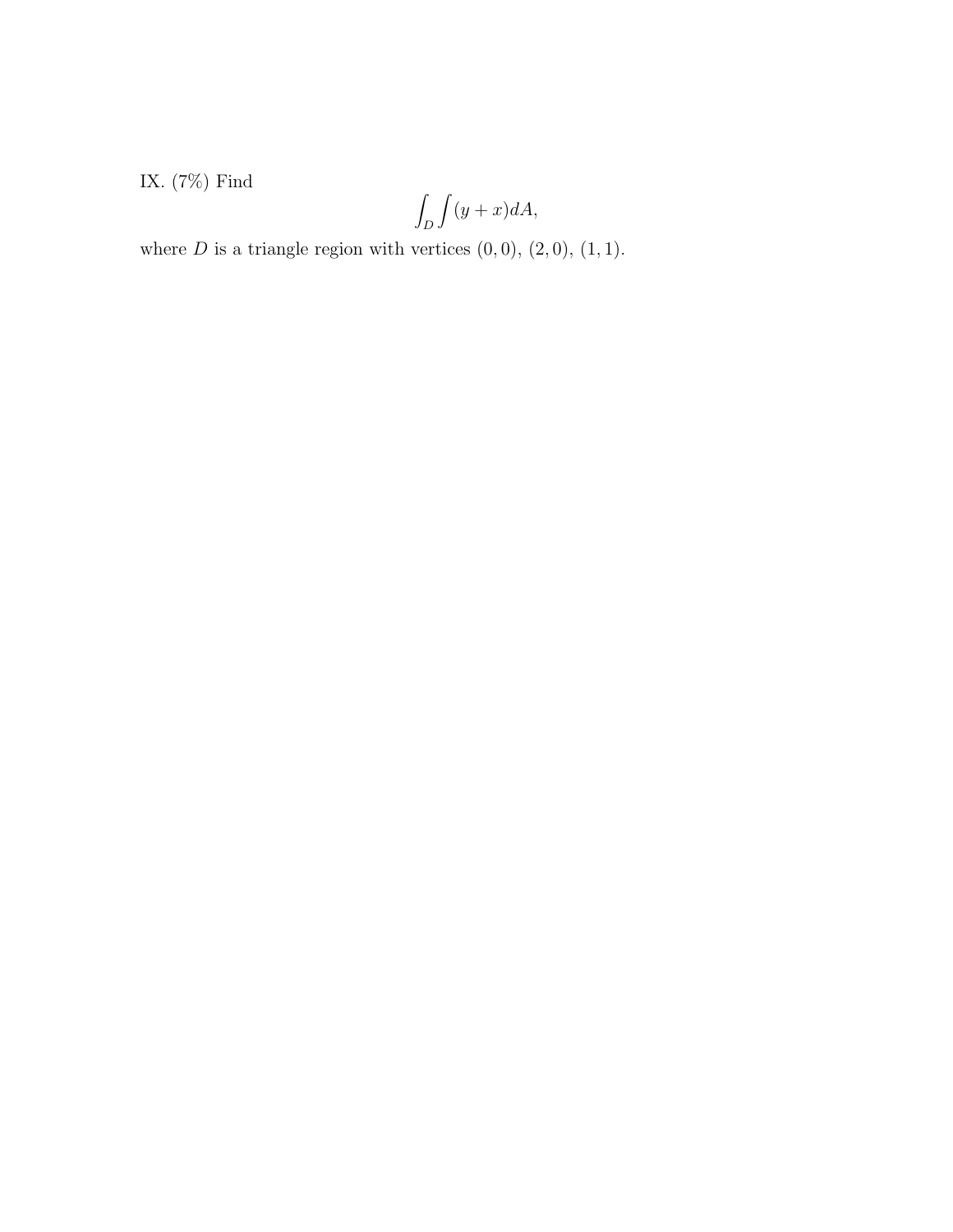X. (6%) Find the volume of the solid bounded with the cylinder  $x^2 + y^2 = 1$ , the plane  $z = 0$  and the paraboloid  $z = 4 - x^2 - y^2$ .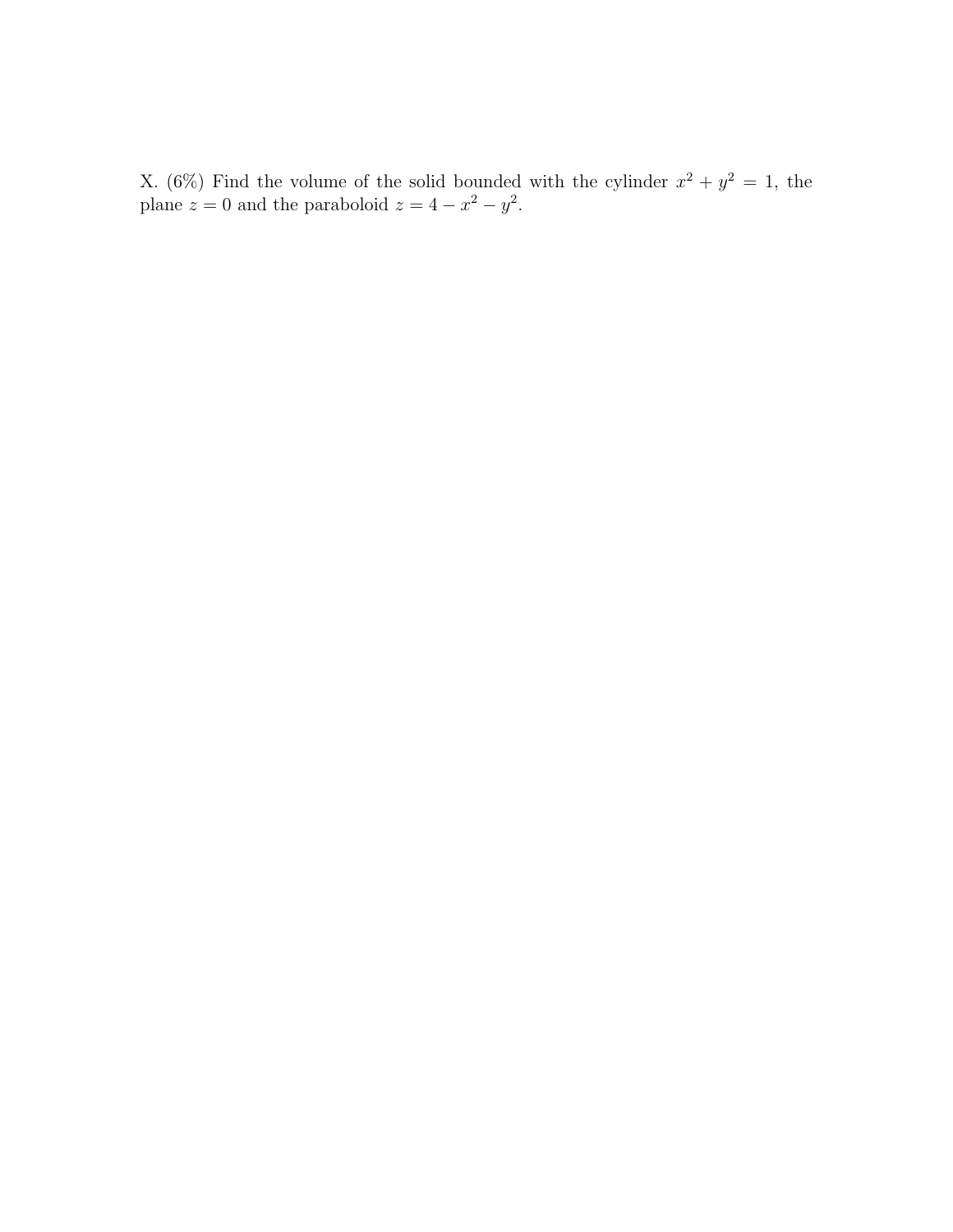XI (6  $\%$ ). Use spherical coordinates to find the volume of a sphere of radius  $a$ .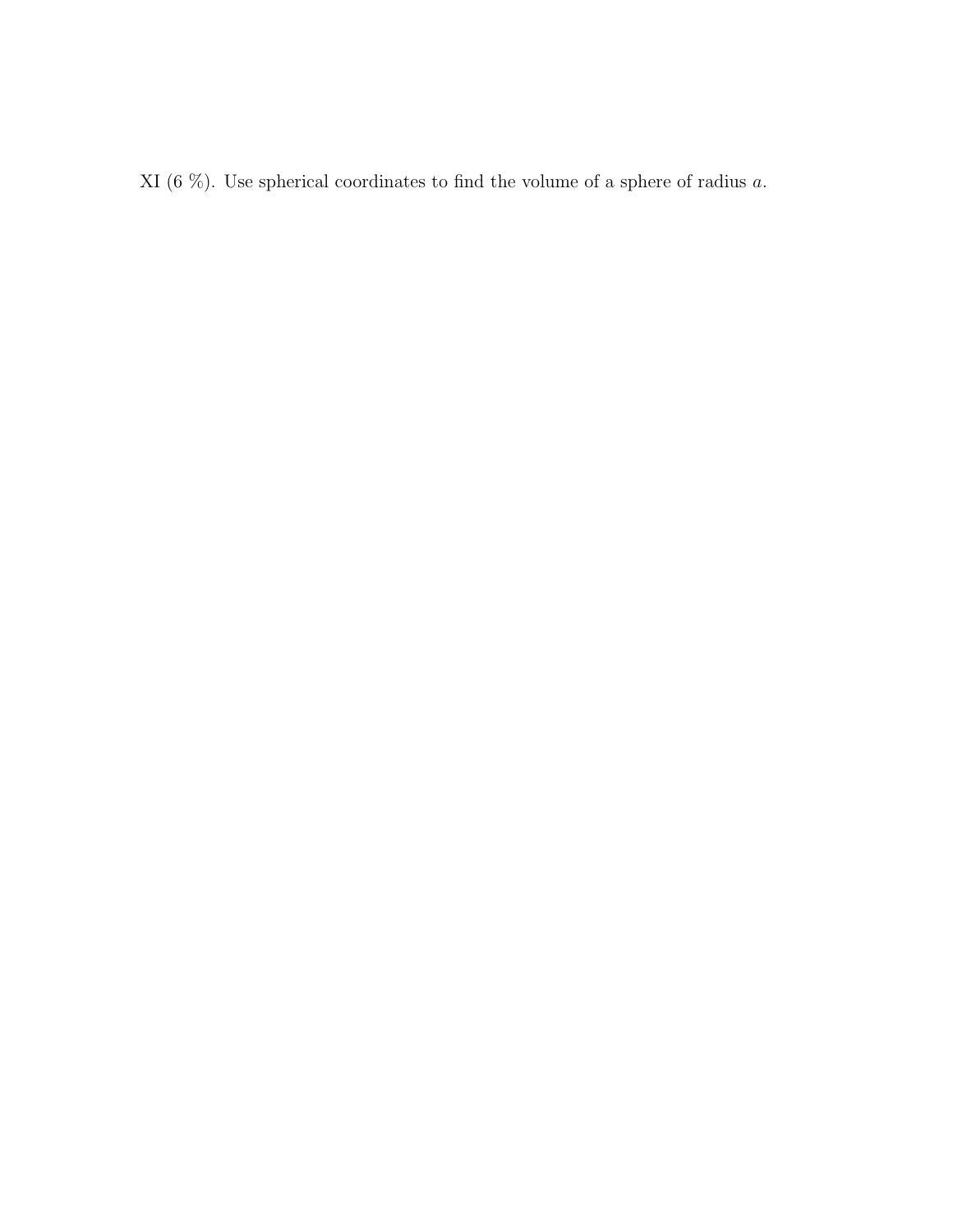XII (6%). Find

$$
\int_C \sqrt{x^2 + y^2} \, ds,
$$

where  ${\cal C}$  is the circle of the radius 4 centered at the origin.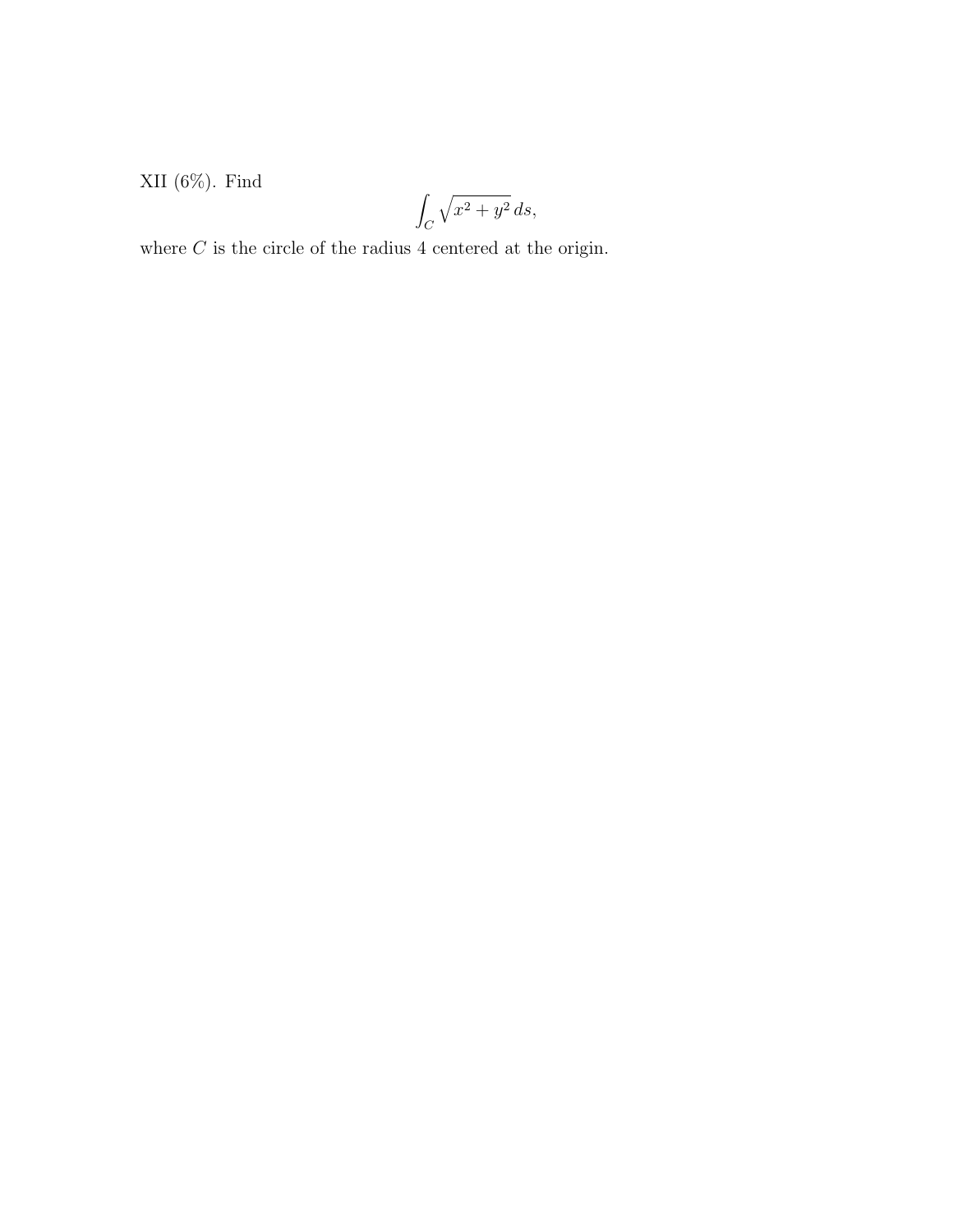XIII(8%). Find  $\int_C \vec{F} \cdot d\vec{r}$ ,

$$
F(x, y, z) = x^{2}\vec{i} + xy\vec{j} + z^{2}\vec{k},
$$
  

$$
\vec{r}(t) = t\vec{i} + t^{2}\vec{j} + t^{3}\vec{k}, \quad 0 \le t \le 1.
$$